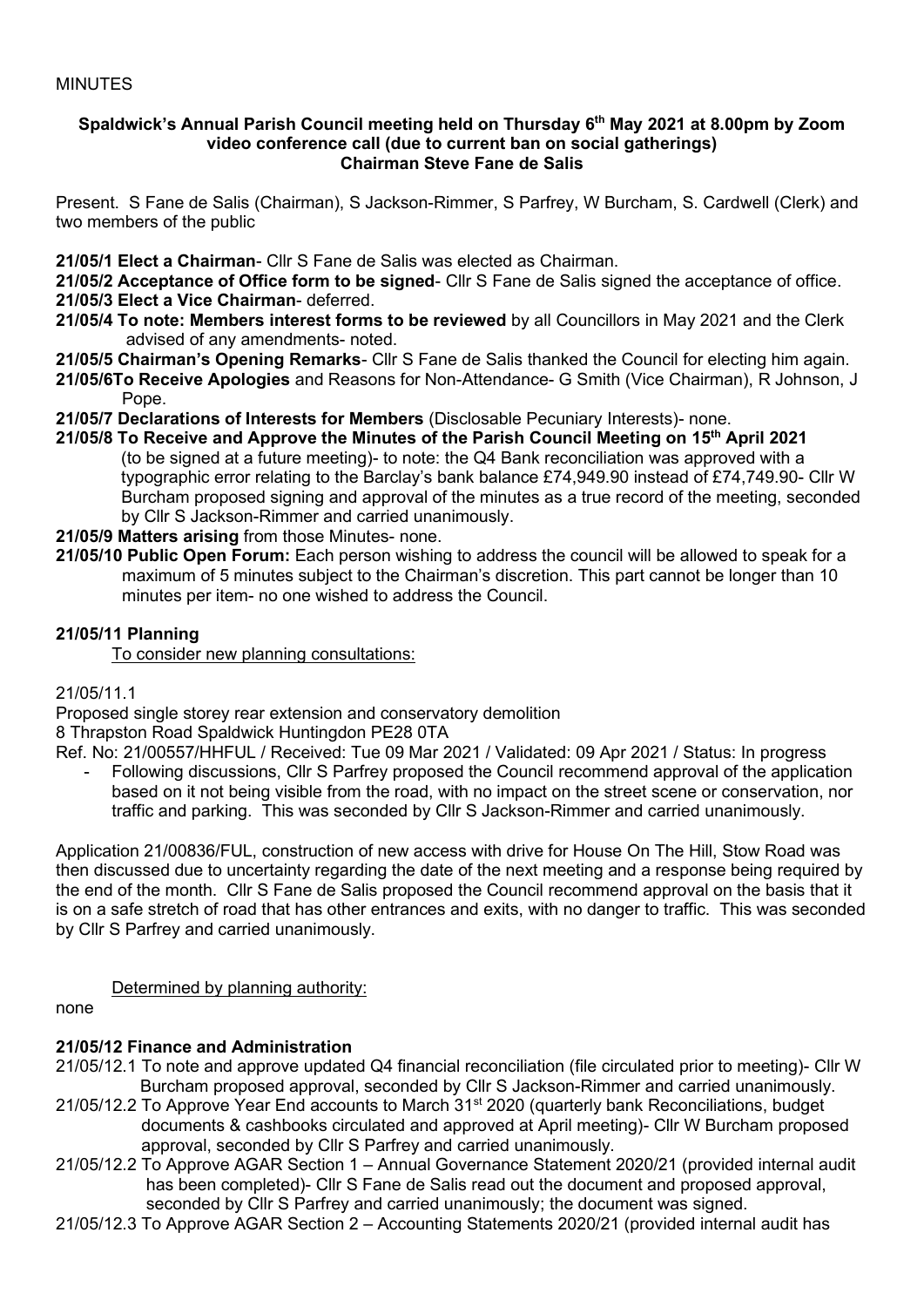been completed)- Although the internal audit was still in progress the auditor confirmed that he was happy with the figures which correspond to the Council's internal records. Cllr S Fane de Salis read out the document and proposed approval, seconded by Cllr W Burcham and carried unanimously; the document was signed.

- 21/05/12.4 To sign the Certificate of Exemption (if <£25,000 income & expenditure) provided internal audit has been completed)- As above confirmations, the certificate was signed and the Clerk confirmed the dates for the exercise of public rights would be  $14<sup>th</sup>$  June-  $23<sup>rd</sup>$  July.
- 21/05/12.5 To be completed: Internal Auditor's report and checklist (provided internal audit has been completed)- audit in progress.
- 21/05/12.6 To approve explanation of variances attached (provided internal audit has been completed) noted and approved.
- 21/05/12.7 To review and approve Standing Orders- Cllr S Fane de Salis proposed approval, seconded by Cllr S Jackson-Rimmer and carried unanimously.
- 21/05/12.8 To review and approve Financial Regulations- Cllr S Fane de Salis proposed approval, seconded by Cllr S Parfrey and carried unanimously.
- 21/05/12.9 To review and approve the following policies and procedures: Safeguarding, Equal Opportunities, GDPR, beekeeping, Code of Conduct Model Publication Scheme, Complaints Procedure- Cllr S Fane de Salis proposed approval, seconded by Cllr S Jackson-Rimmer and carried unanimously.
- 21/05/12.10 To review Council Risk Assessments (general, playpark, Community room, Covid-19, beekeeping)- it was confirmed that all risk assessments have been reviewed.
- 21/05/12.11 To review Fixed Asset register- it was agreed that the allotment gates and hardstanding should be added and the insurance policy updated accordingly; Clerk to action.
- 21/05/12.12 Review of subscriptions (CAPALC, Cambs ACRE, SLCC, Parish Online)- it was noted that all had been used in the past year.
- 21/05/12.13 To Agree online banking signatories (Currently Cllrs Fane de Salis, Johnson & Smith)- Cllrs S Parfrey and W Burcham are to be added as signatories and Cllr G Smith to be removed (and Cllr S Fane de Salis depending on the maximum number of signatories permitted).
- 21/05/12.14 To agree internal auditor for 2021/2022 (Currently M. Williamson)- deferred. It was noted tha CAPALC will now start to offer an internal audit service.
- 21/05/12.15 To review insurance cover (AXA policy 1<sup>st</sup> October 2019- 30<sup>th</sup> September 2020)- Clerk noted the dates cited were for the wrong year but the 5-year fixed term policy was due to end in September and she will source new quotes (likely from Came and Co, BHIB and Zurich).
- 21/05/12.16 To Consider CIL Spending- Cllr S Fane de Salis stated a replacement noticeboard (if required) could be an option. Clerk confirmed the figure carried over is £2550.18.
- 21/05/12.17 To note: Clerk completed VAT return in October 2020 and will complete an additional return following the allotment expenditure- noted.
- $21/05/12.18$  To agree schedule for the meetings for the coming year- currently  $3<sup>rd</sup>$  Thursday of every month, excluding August and December date subject to change- it was agreed that the next Council meeting (June) should be held on the fourth Thursday of the month to allow for the next stage of the roadmap for coming out of the pandemic to be reached (21<sup>st</sup> June) and thereafter the previous schedule should be maintained.
- 21/05/12.19 To note: Account balance at 29.04.21: £84, 502.91- noted.
- 21/05/12.20 Update from Clerk regarding the approved Community Infrastructure Levy (CIL) funding- no further update. Clerk to send update regarding the completion of the works, invoices etc.
- 21/05/12.21 Update regarding viewing access for the Clerk for the bank accounts- Cllr S Fane de Salis, (as an existing signatory) to arrange with the bank following advice received by the Clerk over the phone from Barclays .
- 21/05/12.22 To note precept remittance (£10,405.00)- noted.

# **Expenditure for approval 6th May 2021:**

- 21/05/12.23 Clerk's wages (Mar-Apr): **£229.14** (S.Cardwell: £229.14, HMRC £0.00)- Cllr S Fane de Salis proposed payment, seconded by Cllr S Jackson-Rimmer and carried unanimously.
- 21/05/12.24 Grass-cutting- Payment to CGM: **£200 + VAT** Cllr S Fane de Salis proposed payment, seconded by Cllr W Burcham and carried unanimously. It was noted that there are two payments still pending following an issue with CGM's new accounting software.
- 21/05/12.25 Total Energy invoices (Accounts 3006069330 & 3006069341)- Clerk confirmed nothing outstanding on the account.
- 21/05/12.26 Grafton Projects invoices for Community Room cleaning products: £145.00 and £7.18 (including VAT) = **£152.18**- Clerk advised an additional invoice for £3.34 for refuse sacks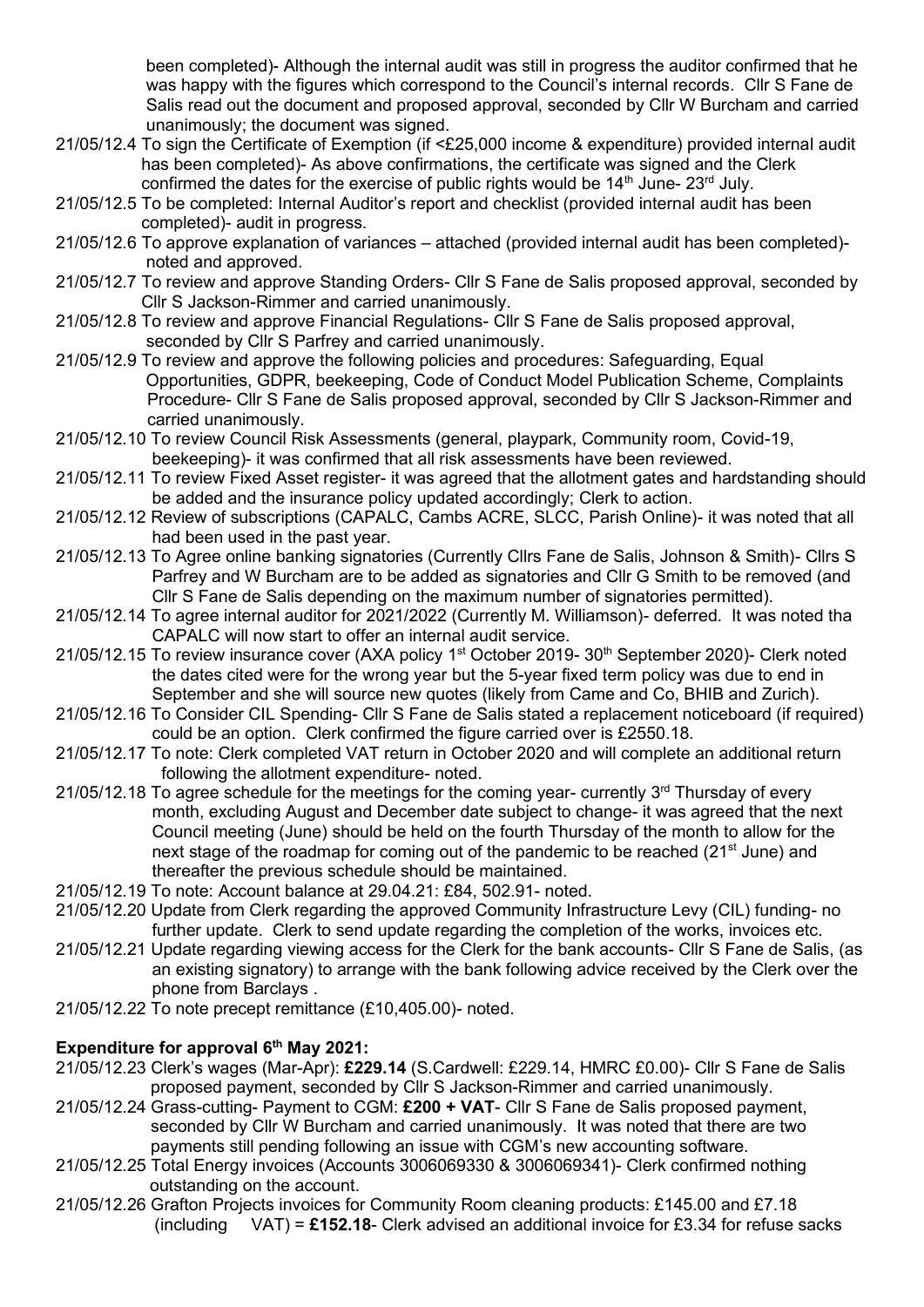sent separately had since been received, making the total to pay £155.52. Cllr S Fane de Salis proposed payment, seconded by Cllr S Jackson-Rimmer and carried unanimously.

- 21/05/12.27 West Farm invoice from R. Purser- for installation of hardstanding at the allotments **£33,024.00** (including VAT)- It was noted that the price differed from the quoted price as £240 of damage repairs were also completed. Cllr S Fane de Salis proposed payment, seconded by Cllr W Burcham and carried unanimously.
- 21/05/12.28 West Farm invoice from R. Purser for allotment gates installation- **£2996.42** (including VAT)- It was noted that the invoice was for more than initially quoted due to the relocation of the existing gates (labour and materials totalling £452)- Cllr S Fane de Salis proposed payments, seconded by Cllr S Jackson-Rimmer and carried unanimously. It was noted what a good job had been done.

### **21/05/13 Assets – Provision/Maintenance**

- 21/05/13.1 Monthly Ferriman Road Play Area's Inspection- to be completed by Cllr S Fane de Salis.
- 21/05/13.2 Update regarding reducing the crown of the small trees at the Play Area- no update, Cllr R Johnson to advise.
- 21/05/13.3 Update regarding the village noticeboard which has been damaged and to consider prices to Replace- Cllr W Burcham updated the Council to say that the broken noticeboard is secure currently but might need to be replaced in the winter. Cllr S Fane de Salis to speak to Cllr R Johnson regarding the potential to repair the noticeboard.
- 21/05/13.4 Update in relation to concerns raised by The War Memorials Trust- no further update.

### **21/05/14 Highways, footpaths, byways, gritting bin, trees, etc.**

- 21/05/14.1 Progress update regarding funding for signs to prevent motorcyclists using byways during winter Months- There was an error in the information provided by Cambridgeshire County Council and motorcycles are not in fact banned from this byway (TRO relates to vehicles of more than two wheels).
- 21/05/14.2 Update regarding additional Bus stop on Stow Rd.- deferred pending the trial of 'ordering' buses and current pandemic restrictions- no update.
- 21/05/14.3 MVAS Flashing Speed Sign- update from Clerk regarding moveable post and NAL sockets Order- awaiting help regarding completing the application. Clerk to contact Hail Weston Parish Council for advice. It was discussed that no other Councils had previously opted for the moveable post and NAL sockets so Cllr S Fane de Salis proposed that should costings not be available, fixed post costings be sourced instead; this was seconded by Cllr S Jackson-Rimmer and carried unanimously.
- 21/05/14.4 Footpaths update- It was noted that a gate has been collected by the landowner so the issue of the missing stile should be resolved soon.
- 21/05/14.5 Update regarding Speedwatch- Cllr S Jackson-Rimmer updated the Council to say that she will organise a refresher course for Speedwatch volunteers and that additional people will be required to support the scheme.
- 21/05/14.6 Local Highway Improvement (LHI) update- Cllr S Jackson-Rimmer to make contact with the County Councillor.
- 21/05//14.7 Discussion of the ongoing parking issue near the George raised by residents- It was discussed that there are marquees in the carpark currently due to government restrictions meaning more people are parking in the road. Parish Council to monitor the situation as the restrictions ease.

## **21/05/15 Community Room**

- 21/05/15.1 Update regarding reopening of the Community Room- to note: further amendments have been issued by Cambs ACRE; the approved Community Room documents have been updated accordingly- Clerk advised that the Community Room has been cleaned in preparation for the polling, hire agreements for users updated as required and the insurers advised of re-opening. Following discussions regarding additional personal protective equipment (PPE) in the case of decontamination should a Covid case be linked to the venue, Cllr S Fane de Salis proposed purchase of latex-free gloves, a visor, surgical masks and plastic aprons. This was seconded by Cllr S Parfrey and carried unanimously. Clerk to place order with Grafton Projects (approximate cost £31.92).
- 21/05/15.2 Update regarding PAT testing- Clerk to speak with Cllr J Pope and approach someone else to complete the work if required.